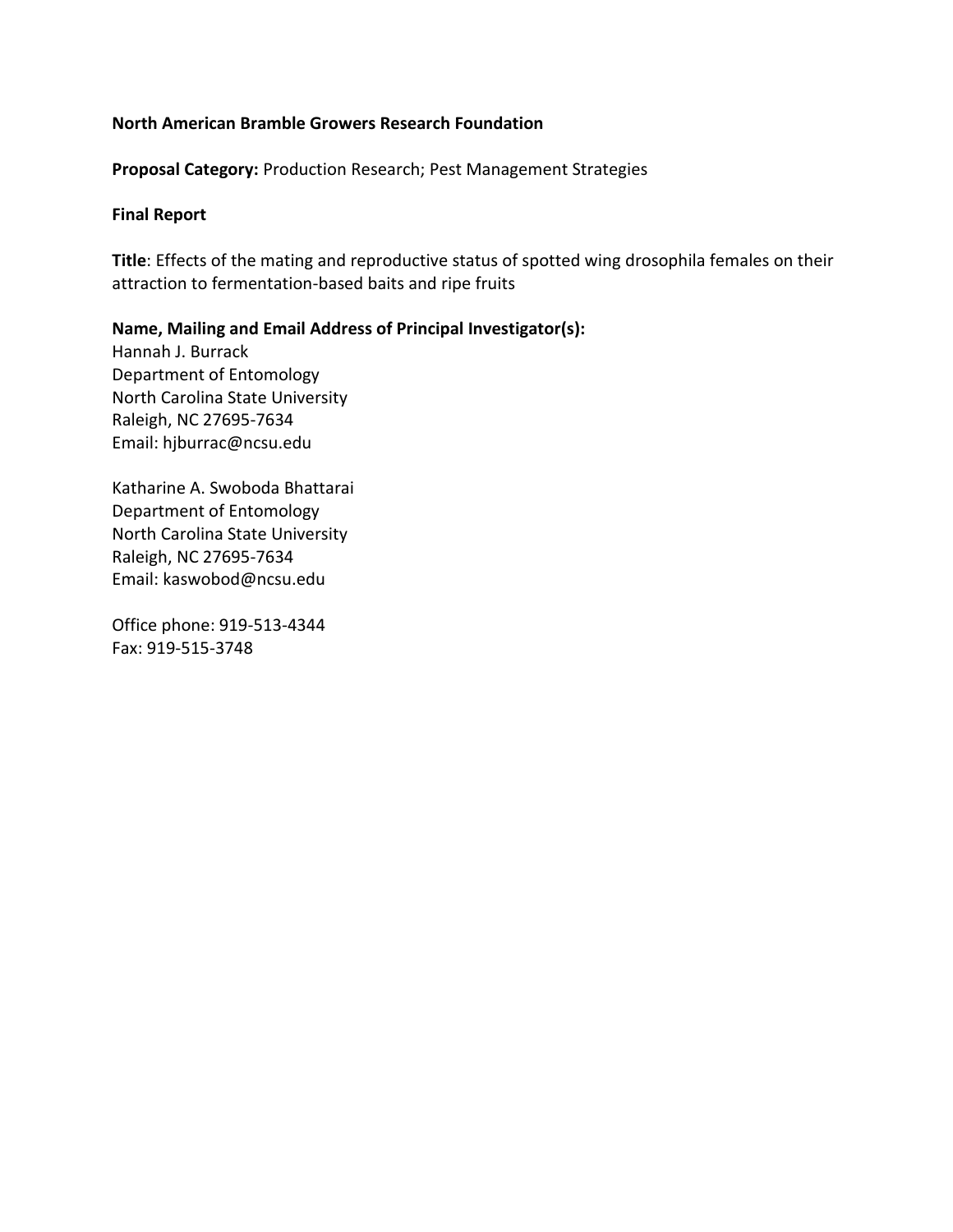#### **Rationale**

*Drosophila suzukii* (Matsumura), the spotted wing drosophila (SWD), is a highly invasive vinegar fly first detected in the eastern United States in 2009<sup>1</sup>. Females use their saw-like ovipositor to lay eggs in ripe and ripening fruit and severely threaten the viability of raspberry, blackberry, blueberry, cherry, and strawberry production<sup>2</sup>. Currently, there is zero tolerance for larvae in fresh market fruit and a single infested fruit can result in the rejection of an entire shipment. Current management programs for SWD rely heavily on insecticide applications and are not economically or environmentally sustainable<sup>3</sup>. For example, many caneberry growers in North Carolina made one or no insecticide applications during harvest in 2010, but may now make eight or more applications of broad-spectrum insecticides such as malathion, zetacypermethrin, and spinetoram in rotation throughout the long fruiting season. Despite this dramatic increase in insecticide use, some fields that have been sprayed multiple times still contain larvae in 100% of fruit<sup>4</sup>, suggesting that insecticides alone may not provide effective SWD control in the rainy and humid southeastern US.

Monitoring programs that reliably predict infestation risk for growers are not currently available, although several studies have tested the effectiveness of different trap designs<sup>5,6</sup> and bait formulations<sup>7,8,9</sup> at catching SWD. In the most comprehensive study to date, Burrack et al. (2015) compared how attractive six fermentation-based baits were to SWD when deployed in a variety of cropping systems in ten US states. Five of the tested baits caught SWD between 1 and 2 weeks earlier than apple cider vinegar, a commonly used standard, and detected the presence of SWD prior to the development of fruit infestation. However, fewer females with mature eggs in their ovaries (Fig. 1) were captured in traps after ripe fruits were available in the field, suggesting that females with mature eggs may be more attracted to ripe fruit when it is present than to traps with fermentation-based baits<sup>10</sup>. Therefore, such baits may underestimate the presence of egg-laying female flies in the presence of ripe fruit.

**The goals of this research were to determine if reproductive and mating status affect the attraction of SWD females to fermentation-based baits and ripe fruit, and to obtain important information about the mating system of SWD.** This research has broad implications for SWD monitoring and the development of effective baits. This work will also provide needed context to results of previous studies in which traps with fermentation-based baits were used to catch SWD. More broadly, determining if there are patterns associated with SWD attraction to fermentation-based baits and oviposition behavior is essential for the development of effective, landscape-level management programs for SWD. Such information would help improve SWD monitoring tools and help growers, land managers, and researchers target tools to reduce SWD infestations, decrease pesticide use, and minimize economic losses.

#### **Objectives**

- 1. Determine if mating and reproductive status differs between SWD females collected on the surface of monitoring traps, within traps, and on ripe fruit.
- 2. Estimate SWD sperm loads by determining the number of progeny produced by 1) females after a single copulation in the laboratory and 2) wild-caught females.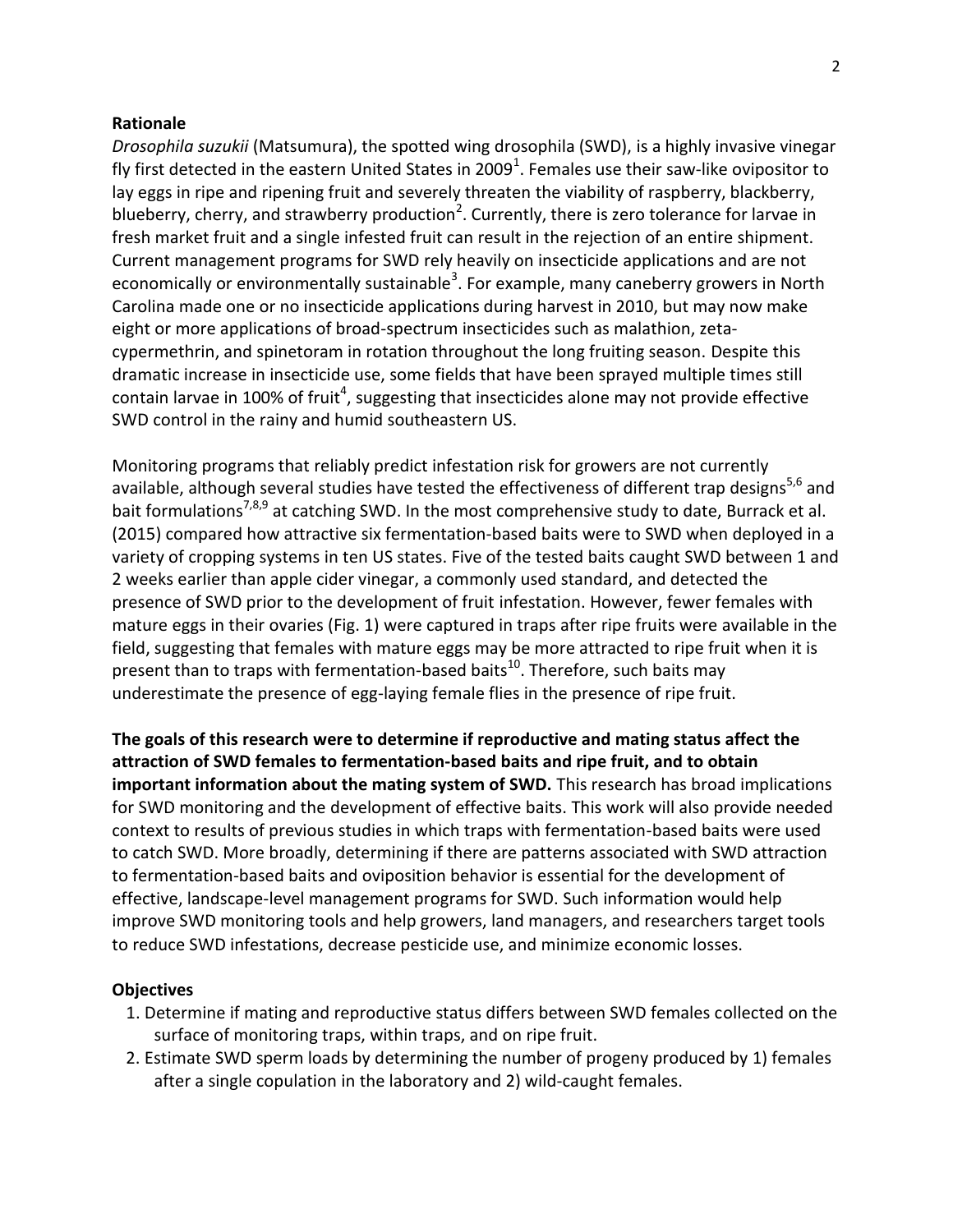## **Procedure**

*Objective 1: Determine if mating and reproductive status differs between SWD females collected on the surface of traps, in traps, and on ripe fruit.*

# Prior activities

In October 2013, we collected SWD females within traps containing a fermentation-based bait<sup>10</sup> and aspirated SWD females off ripe raspberries and blackberries at Upper Mountain Research Station (UMRS) in Ashe County, NC. In 2014 and 2015, we deployed SWD monitoring traps within crop fields and in areas between crop fields and an adjacent wooded edge biweekly from June-August at two commercial blackberry farms in Cleveland County (CC), NC. We checked the traps, which contained a homemade fermentation-based bait made from yeast and sugar $^{10}$ , hourly for 24 hours except when it was dark. During the experiment, we noticed that many SWD and other drosophilid flies were present on the outside of traps but did not necessarily enter them, and observed male courting behavior, male-male aggression, and mating pairs on the surface of some traps. Therefore, starting halfway through the 2014 season, we aspirated flies off the surface of traps for one minute before we collected flies from within the traps. During both studies, we identified, sexed, and counted all the SWD caught at monitoring traps and on ripe fruits and preserved them in 70% ethanol.

While encouraging, these experiments were "snapshots" over a limited geographic area and provided us with an incomplete understanding of how the reproductive status of SWD females affects their attraction to monitoring traps and/or ripe fruits. Therefore, we proposed to develop a truly representative dataset by 1) catching additional females for dissection during a focused field experiment during the 2016 growing season, and 2) completing additional dissections of previously captured SWD females to determine mating status in addition to reproductive status (i.e., the number of mature eggs present in the ovaries).

## Project activities

On 20-21 July 2016, we conducted an experiment in a mixed research planting of 'Ouachita' and 'Von' blackberries at Piedmont Research Station (PRS) in Rowan County, NC, in which we concurrently collected SWD females on the surface of monitoring traps, within traps, and on ripe berries. We set up eight monitoring traps within the planting; traps consisted of 32 fl. oz. clear plastic cups and lids (DeliPRO brand, Tri-pack Industrial USA, White Plains, NY) with 10 equidistant holes drilled near the top and were baited with 1.69 g of dry active yeast, 8.45 g of sugar, and 150 ml of water. Traps were suspended within the canopy on 48" plastic step-in fence posts and positioned along on the northern, shady side of three ~36m long rows of 'Von' blackberries. Traps were placed ~12m apart from each other, with three traps placed in two of the rows and two traps placed in the third row.

Flies were collected by walking between traps in a loop until all eight traps had been checked for activity. At each trap, we aspirated flies off the surface of the trap for one minute using a handheld aspirator fitted into a 50ml conical centrifuge tube for one minute. Flies were then collected from within the traps; all flies were collected from the surface of the bait using soft forceps, after which the contents of each trap were poured through a handheld kitchen strainer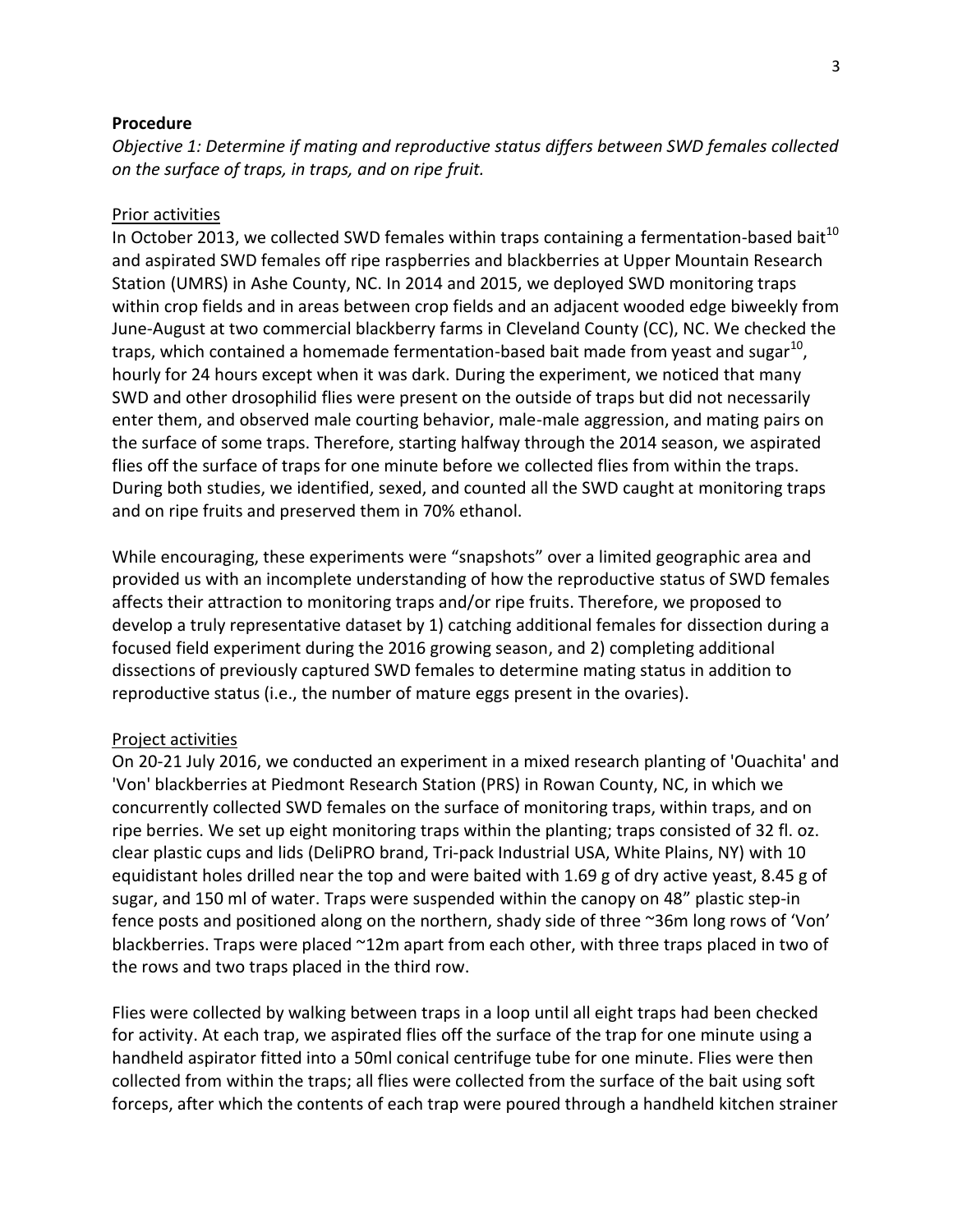to obtain any flies that may have drowned. We also collected flies from ripe berries located in the general vicinity of each trap by placing a small ~4x7" mesh bag behind a berry with flies on it, blowing the flies into the bag, and quickly placing a small piece of foam within the drawstring closure to trap flies within the bag. Flies collected at all three locations were transferred to vials with 70% ethanol for preservation.

Traps were set up by 4:45pm on 20 July and were checked for fly activity every half hour starting at 5:30pm. Flies started to become active around 7pm and we continued to collect flies while daylight persisted (sunset was at 8:34pm, while last light occurred at 9:03pm). We returned in the morning on 21 July and collected flies from 6:45 – 9am (first light occurred at 5:52am, while sunrise was at 6:21am). The clouds burned off by ~8:20am and there was very little activity observed at the monitoring traps by ~8:40am.

All SWD females that were caught on the surface of monitoring traps, within traps, or on ripe fruits during the three experiments were dissected to determine their reproductive status and mature egg load using methods previously developed by our laboratory<sup>10</sup>. Females were dissected under a stereomicroscope (Olympus SZX10, Center Valley, PA) and the total number of mature eggs in both ovaries were counted; eggs are mature once they possessed fully formed respiratory filaments (Fig. 1). Ovarian development was also ranked as follows: 1) No eggs present and ovaries are small; 2) Only developing, immature eggs present; 3) Mature and immature eggs present; 4) Only mature eggs present. For each female, we preserved the paired spermathecae, which is the storage organ in which flies hold sperm from previous mating events, in 70% ethanol. We will determine the mating status of each female by crushing the spermathecae in a 2% aceto-orecin solution and examining them for the presence of sperm, which will determine whether females were mated or unmated when collected. We will then combine information about mating status and reproductive status of individual females to determine if females that were captured on the surface of traps, within traps, or on ripe fruit differ per this combined metric.

Further work on mating status, addressing the questions associated with Objective 2, will be conducted in the laboratory during winter 2017

## **Results**

At UMRS in 2013, the 23 SWD females aspirated from ripe berries had an average of 4.78 mature eggs in their ovaries (range  $= 0.14$ ), whereas the 29 SWD females caught within traps had an average of 0.79 mature eggs (range = 0-7). SWD females aspirated off the surface of ripe berries were more likely to have one or more mature eggs present in their ovaries (*F*1,50 = 16.19,  $P = 0.0002$ ) and had higher numbers of mature eggs in their ovaries ( $F_{1,50} = 29.35$ ,  $P < 0.0001$ ) than females collected in traps (Fig. 2).

At one commercial blackberry farm sampled in 2014, on the sampling date when we caught the most SWD overall (25-26 July), we aspirated 58 SWD females off the surface of traps and collected 11 SWD females from within traps during the 24-hour collecting period. Most females had developing eggs present in their ovaries but contained no mature eggs. Female SWD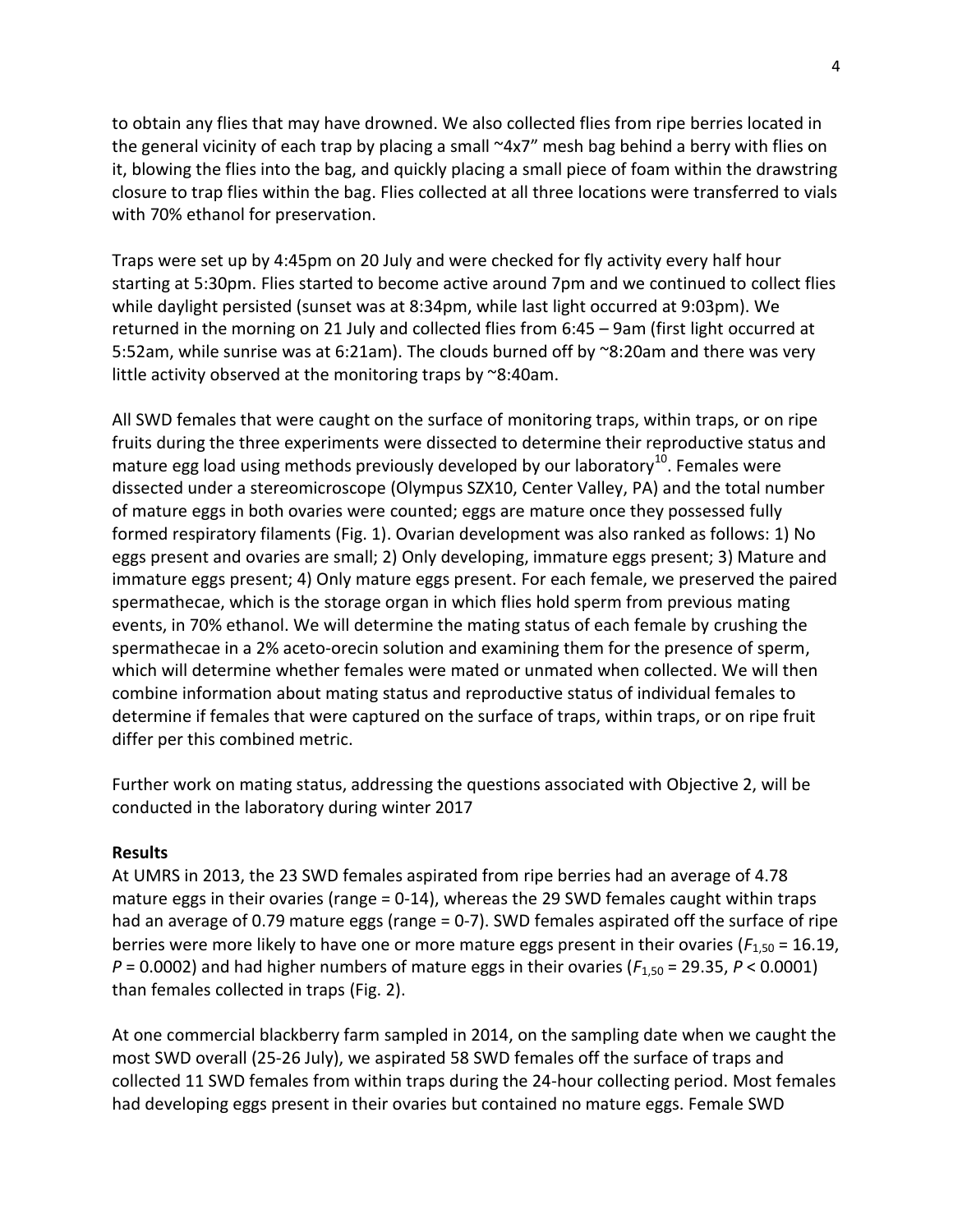collected on the outside vs. inside of traps were equally likely to have one or more mature eggs in their ovaries ( $F_{1,67}$  = 0.05,  $P$  = 0.83). Females aspirated off the surface of traps had 0.86 mature eggs present on average (range = 0-10), while females caught in traps had 0.45 mature eggs present on average (range = 0-2), but the number of mature eggs was not significantly different for SWD females collected on the outside vs. inside of traps ( $F_{1,67}$  = 0.00,  $P$  = 0.98) (Fig. 2).

At Piedmont Research Station in 2016, we collected 43 SWD females on the surface of monitoring traps and 189 SWD females – 132 of which were dissected – within traps, and aspirated 55 SWD females off the surface of ripe fruit. Female SWD collected in the three locations were not equally likely to have one or more mature eggs in their ovaries ( $F_{2,227}$  = 8.64, *P* = 0.0002). SWD females collected within traps had fewer mature eggs in their ovaries (average = 0.29 eggs, range = 0-7) than SWD females aspirated off the surface of traps (average = 0.98 eggs, range = 0-10) and SWD females aspirated off ripe fruits (average = 2.00 eggs, range = 0-19) (*F*2,113 = 10.98, *P* < 0.0001) (Fig. 2).

# **Interpretation**

It appears that SWD females with fewer mature eggs in their ovaries are predominately attracted to monitoring traps. Conversely, SWD females collected on ripe fruits had at least twice as many mature eggs in their ovaries as flies captured at monitoring traps. This has practical implications for how we interpret monitoring trap data. We are not capturing the same flies that are infesting fruit. Instead, we are likely capturing flies before they are capable of infested fruit because they are seeking food sources necessary to develop eggs.

We had predicted that SWD females may be differentially attracted to traps with fermentationbased baits and ripe fruits as follows:

1) Recently emerged, unmated – more likely to be found on **outside of traps**; seeking mates

2) Mated, but not yet laying eggs – more likely to be found **within traps**; seeking nutrients

3) Mated, egg-laying – more likely to be found **on fruit**; seeking oviposition sites

However, data from the three experiments suggest a different pattern. Instead, it now seems as though the following revised hypothesis is likely:

1) Recently emerged, unmated – more likely to be found **within traps**; seeking nutrients to start the egg maturation process

2) Fed, but still unmated – more likely to be found on **outside of traps**; seeking mates

3) Mated, egg-laying – more likely to be found **on fruit**; seeking oviposition sites

We plan to dissect the spermathecae from collections during Spring 2016, which will provide important information that either supports or refutes our revised hypothesis and that helps to more completely explain our results.

Recent laboratory studies<sup>20</sup> suggest that females can get inseminated within 24-hours of emergence, but did not produce offspring until 2.5 days after emergence under the test conditions in both cases. Therefore, it appears that female SWD – under optimal conditions –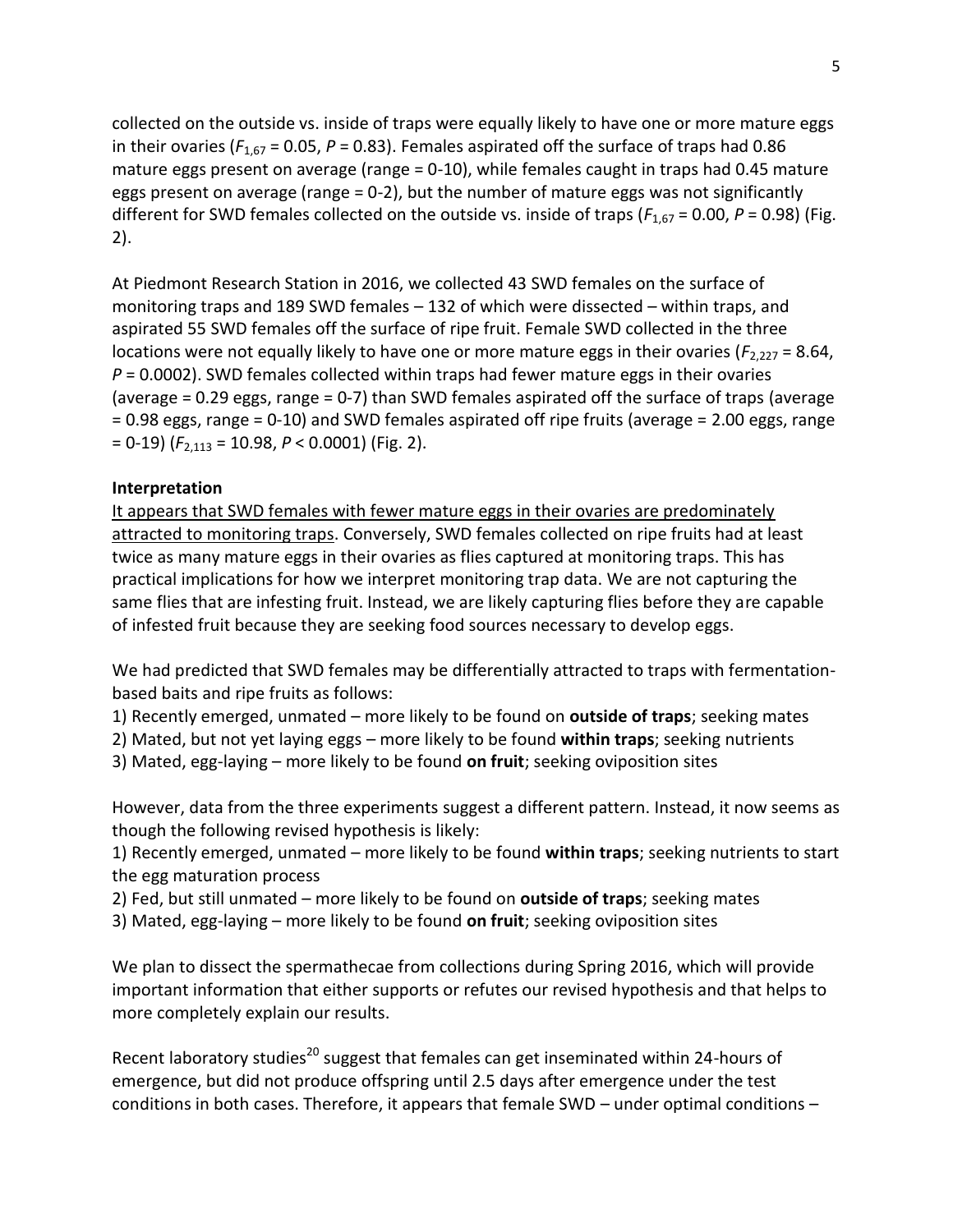have around 2-3 days to find a protein-rich food source to jump start ovary maturation, find a mate (or more than one mate), and find suitable substrates within which to lay their maturing eggs. This may provide a window of opportunity for targeting young females before they are ready to start laying eggs in fruit crops.

Physiological state has been shown to affect attraction to volatile odor cues in related flies. In a study of long-range attraction, headspace volatile from vinegar attracted 62% of assayed *D. melanogaster* flies irrespective of age, sex, and mating status - provided the flies had been starved<sup>21</sup>. In the case of SWD, reproductively mature, egg-laying females might be attracted to odors produced by fermenting fruits – or monitoring traps – when feeding is the goal, but are likely more attracted to ripening and/or undamaged ripe fruits when oviposition is the goal<sup>25,26</sup>. Therefore, once females start laying eggs, they may be less attracted to monitoring traps, provided they can find sufficient food elsewhere in the system.

Our results support this idea. The plot at UMRS in 2013 was untreated and unmanaged, so ripe fruits were not harvested and remained in the field to ferment and rot, providing flies with food resources. Several SWD females collected on berries had purple bellies indicating that they had been eating juice from unharvested, rotting berries. In contrast, the plot at Piedmont in 2016 was untreated, but all ripe fruits were either bagged to prevent oviposition or collected for other experiments, so there was less food available in the plot compared to UMRS. All the SWD females dissected from Piedmont had clear bellies. This could explain why females collected on ripe fruit at UMRS in 2013 had twice as many mature eggs in their ovaries as SWD females collected at PRS in 2016. This could also explain why some females with quite a few mature eggs in their ovaries were collected on the surface of traps at PRS in 2016 (range was up to 10). In addition, environmental characteristics and condition likely affected our results, which may have been due in part to differences in temperature and relative humidity between the UMRS and PRS sites. Females caught on ripe berries at UMRS had twice as many mature eggs in their ovaries as female caught on ripe berries at PRS. Females were collected in early October at UMRS in 2013, whereas females were collected during late July at PRS in 2016. Temperature and relative humidity have individual and combined effects on SWD longevity and reproduction; for example, higher levels of relative humidity have been shown to increase the intrinsic rate of population increase in SWD, resulting in more progeny produced per female  $SWD^{22}$ .

In conclusion, our results provide evidence that points to differing levels of attraction to monitoring traps with a fermentation-based bait and to ripe fruit by females at different developmental stages. Future studies should be conducted in controlled laboratory environment to test newly emerged, unmated females and mated, reproductively mature females for differences in sensitivity to fermentation volatiles and volatiles associated with ripe and ripening fruit, and then test how starving affects these results.

## **Implications**

Much time and effort has gone into developing fermentation-based baits for SWD, but they may not prove to be the best option if the goal is to predict infestation risk in crop fields.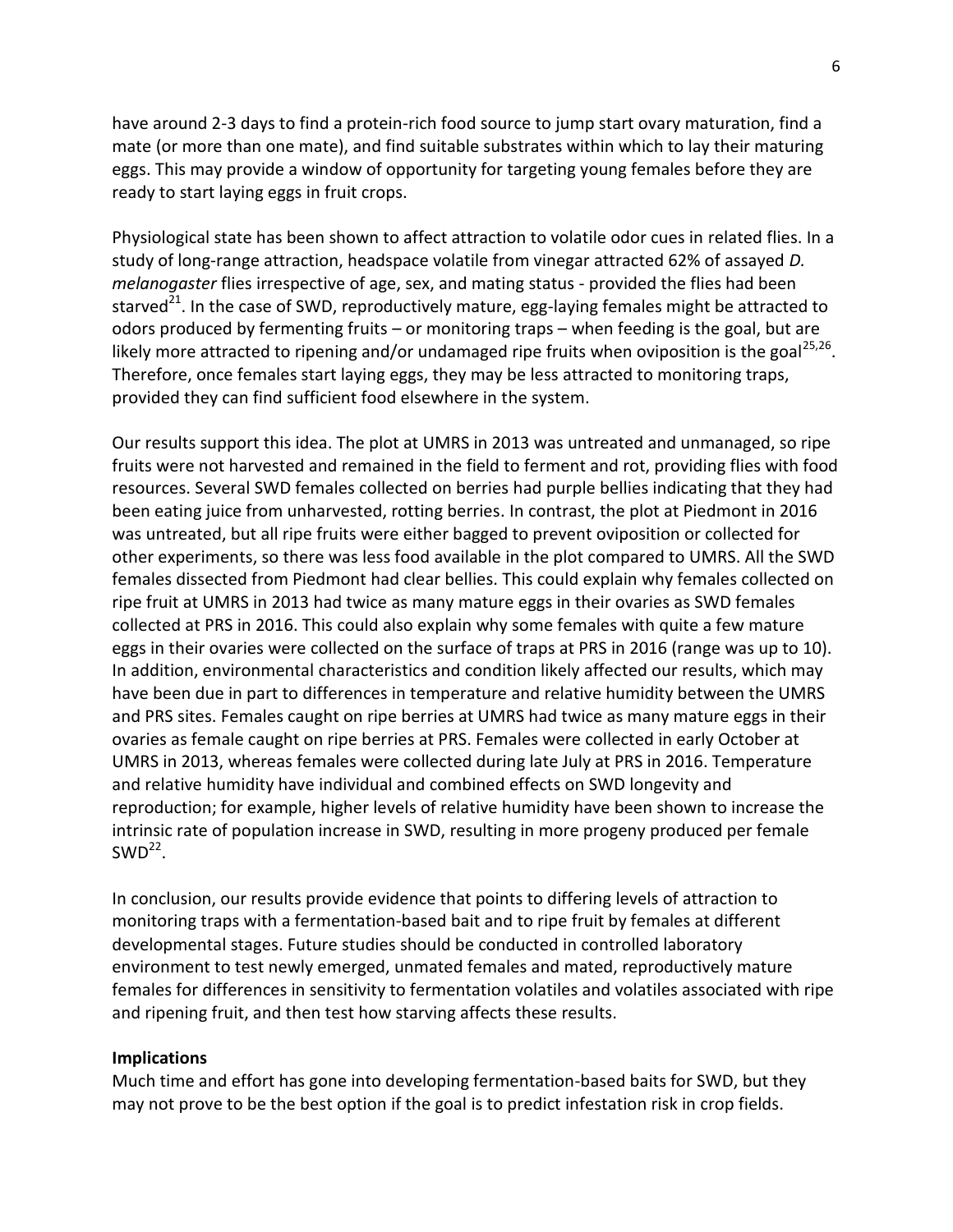Results of this study, coupled with our previous studies looking at SWD movement into and out of crop fields, will allow us to make better recommendations to growers about when and where to deploy traps and what kinds of bait to use. Understanding the attractiveness of fermentation-based baits to females at different life stages will also be useful for potential future management strategies, including attract and kill, mass trapping, and potential genetic engineering tactics. These tactics would also reduce the non-target effects of pesticides and reduce pesticide residues on fruit and in the environment, and would help to sustain the small fruits industry in the United States.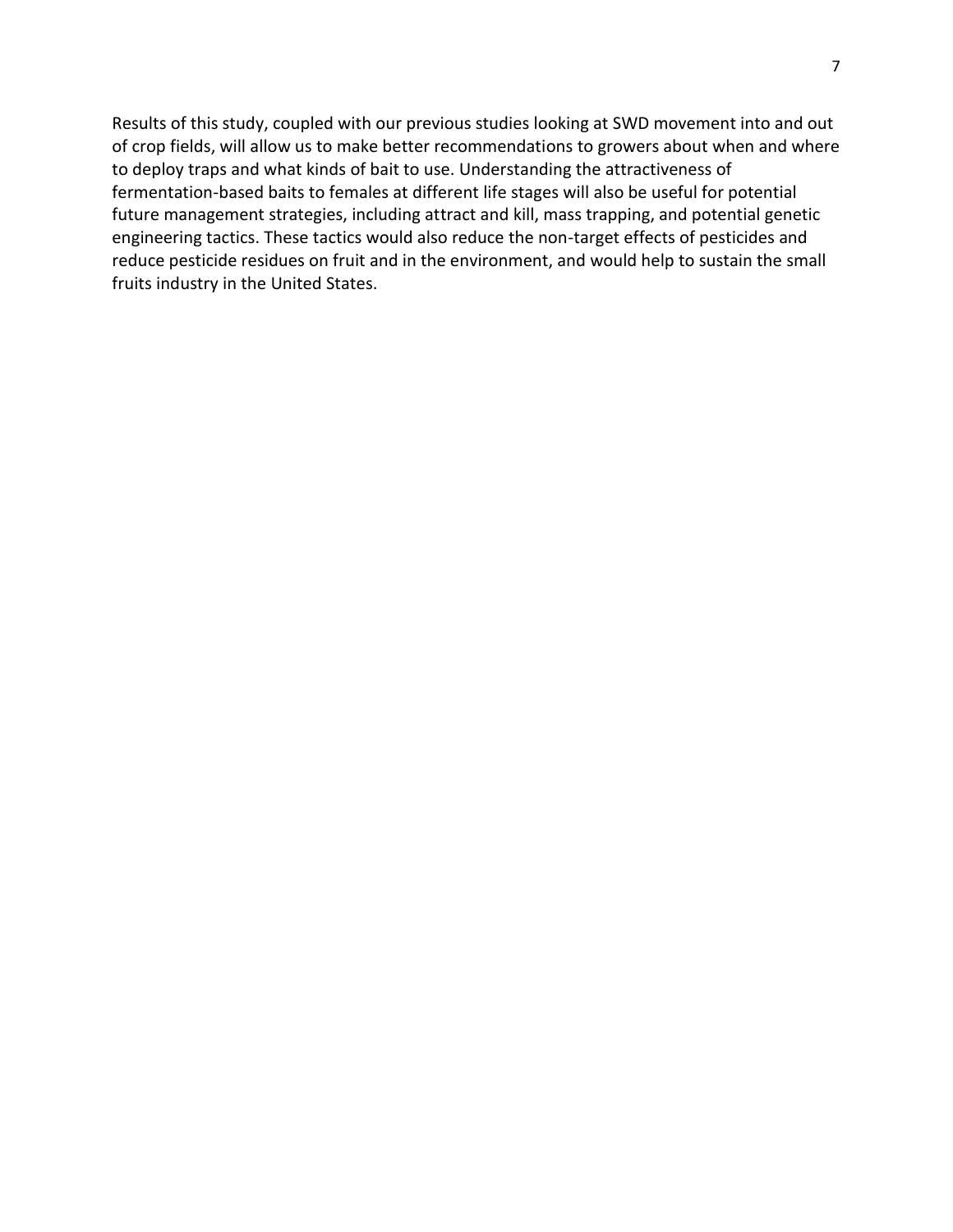

Figure 2. Average number of mature eggs present in SWD females collected on the surface of or within monitoring traps and on ripe fruit at Upper Mountain Research Station (UMRS) in 2013, at a commercial blackberry farm in Cleveland County (CC) in 2014, and at Piedmont Research Station (PRS) in 2016. Bars that share a letter within each graph are not significantly different at α=5%.

# **References**

1. Hauser, M. 2011. A historic account of the invasion of *Drosophila suzukii* (Matsumura) (Diptera: Diptera: Drosophilidae) in the continental United States, with remarks on their identification. Pest Manag. Sci. 67: 1352–1357.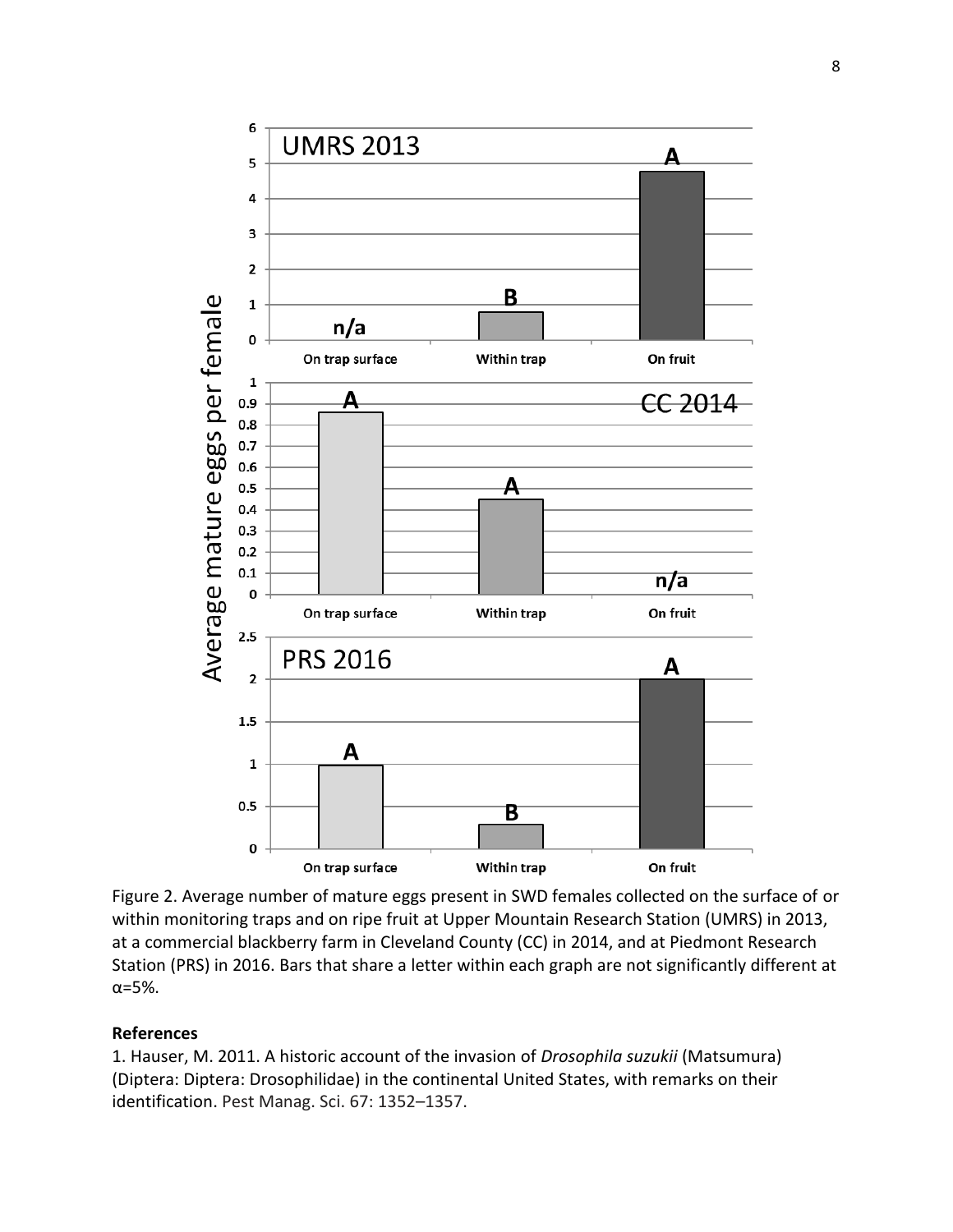2. Lee, J. C., D. J. Bruck, H. Curry, D. Edwards, D. R. Haviland, R. A. Van Steenwyk, and B. M. Yorgey. 2011. The susceptibility of small fruits and cherries to the spotted-wing drosophila, *Drosophila suzukii*. Pest Manag Sci. 67: 1358-67.

3. eFly: The Spotted Wing Drosophila Working Group. 2013. Spotted wing drosophila impacts in the eastern United States. http://www.sripmc.org/WorkingGroups/eFly/index.cfm]

4. Burrack, H.J., G.E. Fernandez, T. Spivey, and D.A. Kraus. 2013. Variation in selection and utilization of host crops in the field and laboratory by *Drosophila suzukii* Matsumara (Diptera: Drosophilidae), an invasive frugivore. Pest Manag Sci 69: 1173-1180.

5. Lee, J.C., et al. 2012. Evaluation of monitoring traps for *Drosophila suzukii* (Diptera: Drosophilidae) in North America. J. Econ. Entomol. 105: 1350-1357.

6. Basoalto, E., R. Hilton, and A. Knight. 2013. Factors affecting the efficacy of a vinegar trap for *Drosophila suzukii* (Diptera; Drosophilidae). J. Appl. Entomol. 137: 561-570.

7. Landolt, P.J., T. Adams, T.S. Davis, and H. Rogg. 2012. Spotted wing drosophila, *Drosophila suzukii* (Diptera: Drosophilidae), trapped with combinations of wines and vinegars. Fla. Entomol. 95: 326-332.

8. Landolt, P.J., T. Adams, and H. Rogg. 2012. Trapping spotted wing drosophila, *Drosophila suzukii* (Matsumura) (Diptera: Drosophilidae), trapped with combinations of vinegar and wine, and acetic acid and ethanol. J. Appl. Entomol. 136: 148-154.

9. Cha, D. H., T. Adams, H. Rogg, and P. J. Landolt. 2012. Identification and field evaluation of fermentation volatiles from wine and vinegar that mediate attraction of spotted wing drosophila, *Drosophila suzukii*. J. Chem. Ecol. 38: 1419-1431.

10. Burrack, H.J., and 13 others. 2015. Multistate comparison of attractants for monitoring *Drosophila suzukii* (Diptera: Drosophilidae) in blueberries and caneberries. Environ. Entomol. 1- 9.

11. Rosa, C.A., and P. Ganter (eds). 2006. The yeast handbook: biodiversity and ecophysiology of yeasts, p 303–369. Springer-Verlag, Berlin, Germany.

12. Chippindale, A.K., A.M. Leroi, S.B. Kim, and M.R. Rose. 1993. Phenotypic plasticity and selection in *Drosophila* life history evolution. 1. Nutrition and the cost of reproduction. J. Evol. Biol. 6: 171–173.

13. Chippindale, A.K., A.M. Leroi, H. Saing, D.J. Borash, and M.R. Rose. 1997. Phenotypic plasticity and selection in *Drosophila* life history evolution. 2. Diet, mates and the cost of reproduction. J. Evol. Biol. 10: 269 –293.